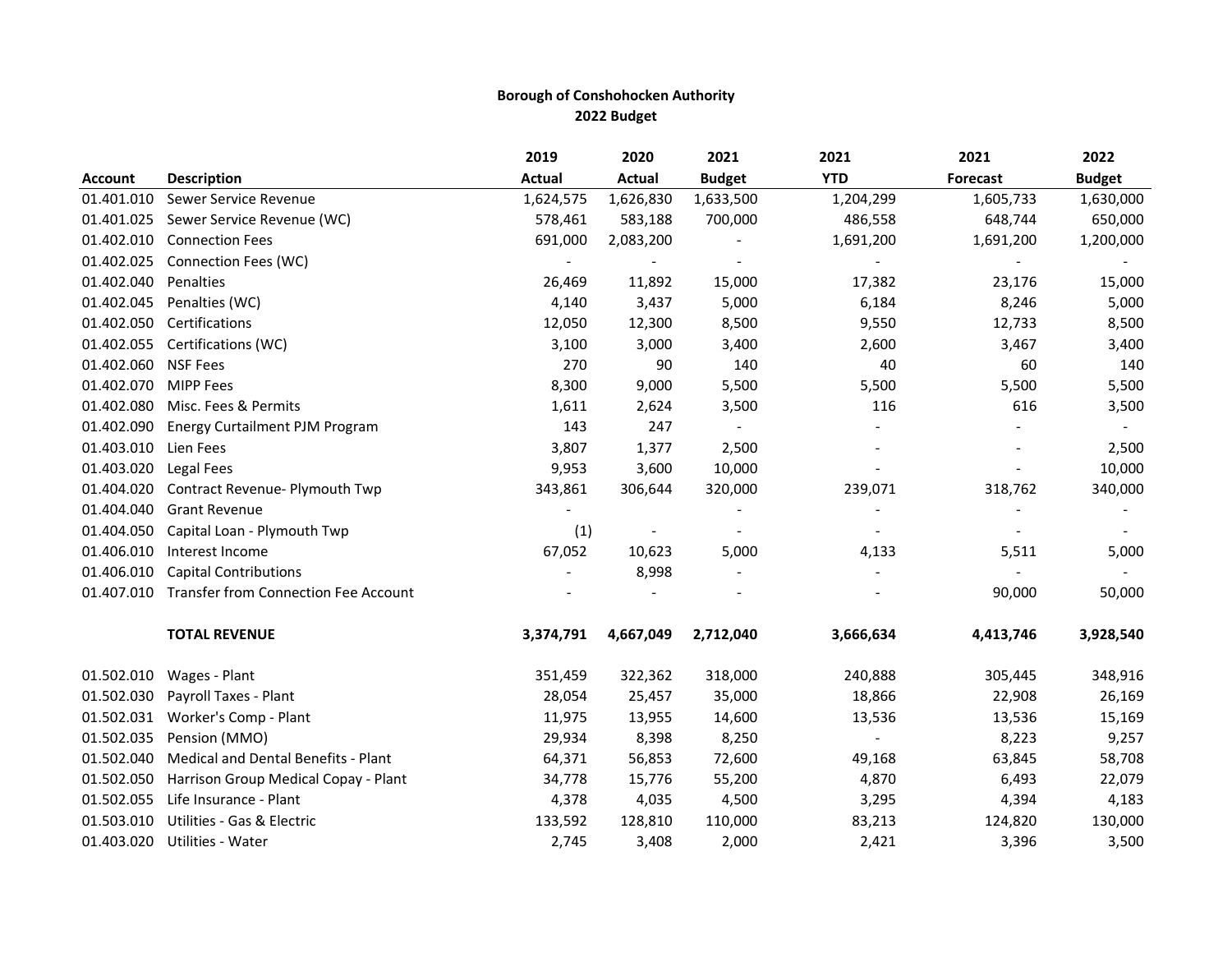| 01.504.010          | <b>Plant Security</b>                                 | 1,271     | 1,598                    | 2,000                    | 336            | 400            | 1,500     |
|---------------------|-------------------------------------------------------|-----------|--------------------------|--------------------------|----------------|----------------|-----------|
| 01.504.020          | Vehicle Maintenance                                   |           | 433                      | 500                      | 325            | 100            | 500       |
| 01.505.010          | <b>Plant Maintenance</b>                              | 17,533    | 20,266                   |                          |                |                |           |
| 01.505.020          | <b>Plant Supplies</b>                                 | 831       | 1,900                    |                          |                |                |           |
| 01.505.030          | Plant Repairs/Maintenance Bldg                        | 176       | 416                      | 15,000                   | 1,479          | 1,519          | 25,000    |
| 01.505.040          | Plant Repairs/Maintenance Plant                       | 42,834    | 14,052                   | 60,000                   | 45,764         | 55,464         | 53,000    |
| 01.505.050          | <b>Small Tools - Minor Repairs</b>                    | 3,101     | 850                      |                          |                |                |           |
| 01.505.060          | <b>Employee Drug Testing</b>                          | 198       | 354                      | 500                      | 255            | 455            | 500       |
| 01.506.010          | <b>Engineering Fees - Plant</b>                       | 7,195     | 9,655                    | 10,000                   | 13,920         | 18,560         | 10,000    |
| 01.506.011          | Engineering - Wasteload Manangement Report            | 3,160     | 3,219                    | 5,000                    | 3,719          | 3,719          | 4,000     |
| 01.507.010          | Plant - Uniforms/Safetly Supplies                     | 5,522     | 6,565                    | 4,000                    | 4,623          | 4,623          | 7,000     |
| 01.508.010          | Inside Lab Costs                                      | 2,332     | 1,836                    | 4,000                    | 199            | 1,373          | 4,000     |
| 01.508.020          | Outside Lab Costs                                     | 35,290    | 30,877                   | 26,000                   | 22,956         | 28,419         | 30,000    |
|                     | 01.509.010 Sludge Removal                             | 232,529   | 121,351                  | 130,000                  | 109,635        | 148,635        | 170,000   |
| 01.510.011 Chlorine |                                                       | 4,960     | 4,400                    | 5,000                    | 3,300          | 4,100          | 5,000     |
|                     | 01.510.012 Sodium Hypochlorite                        | 743       | 200                      | 500                      |                | 540            | 500       |
|                     | 01.510.013 Sodium Bisulfite                           | 3,384     | 1,692                    | 3,000                    | 1,400          | 2,800          | 2,000     |
| 01.510.014 Lime     |                                                       |           | $\overline{\phantom{a}}$ |                          |                | 500            |           |
| 01.510.015          | Polymer                                               | 2,926     | 2,808                    | 4,000                    | 5,283          | 6,083          | 4,000     |
|                     | 01.510.017 Odor Control Media Replacement             |           | $\overline{\phantom{a}}$ | 10,000                   |                | 47,407         |           |
|                     | 01.510.020 Belt Filter Press Replacement              |           |                          |                          |                |                | 1,200,000 |
|                     | 01.511.010 Equipment Rentals& Lease Exp.              | $\sim$    | 220                      | $\overline{\phantom{a}}$ |                |                |           |
|                     | 01.512.010 Misc. Operating Expenses                   |           | 21                       | $\blacksquare$           |                |                |           |
|                     | 01.512.011 DEP Permit Fee                             | 2,242     | 2,258                    | 2,250                    | 1,250          | 1,250          | 2,000     |
|                     | 01.512.012 Plant Mats, Deodorizers, Gloves            | 1,128     | 2,702                    | 5,000                    | 1,909          | 2,359          | 3,000     |
|                     | <b>TOTAL PLANT EXPENSES</b>                           | 1,028,639 | 806,727                  | 906,900                  | 632,609        | 881,366        | 2,139,980 |
| 01.601.010          | <b>Wages - Collections</b>                            | 116,798   | 122,577                  | 140,000                  | 90,118         | 134,446        | 140,480   |
| 01.601.020          | <b>Payroll Taxes - Collections</b>                    | 9,146     | 9,448                    | 13,000                   | 7,113          | 10,083         | 10,536    |
|                     | 01.601.030 Medical and Dental Benefits - Collections  | 12,882    | 9,812                    | 13,000                   | 9,866          | 13,270         | 13,618    |
| 01.601.031          | <b>Workers Comp - Collections</b>                     | 3,783     | 4,764                    | 5,000                    | 4,684          | 4,684          | 5,207     |
| 01.601.035          | Pension (MMO)                                         | 9,948     | 3,359                    | 3,300                    | $\blacksquare$ | 3,289          | 3,703     |
|                     | 01.601.040 Harrison Group Medical Copay - Collections | 2,549     | 7,833                    | 13,800                   | 3,790          | 5,053          | 4,150     |
| 01.601.055          | Life Insurance - Collections                          | 1,879     | 1,734                    | 1,900                    | 1,445          | 1,927          | 2,091     |
|                     | 01.602.010 Maintenance - Sewer                        | 9,690     | 9,629                    | 20,000                   | 4,779          | 10,279         | 15,000    |
|                     | 01.602.020 Maintenance - Supplies                     | 574       | 336                      |                          | $\blacksquare$ | $\blacksquare$ |           |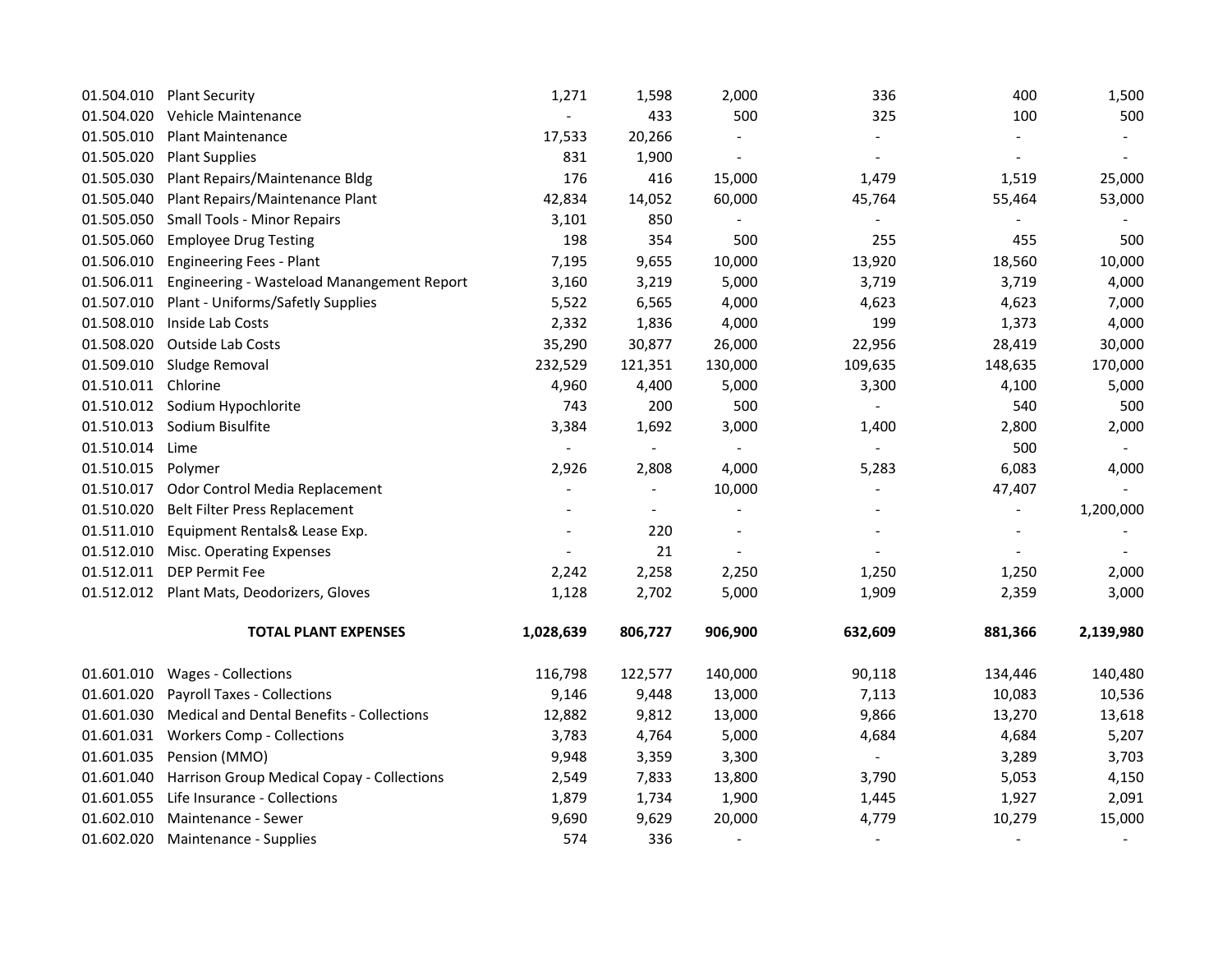|            | 01.602.030 Small Tools & Minor Equipment | 289            | 733                      |                          |                          |                          |         |
|------------|------------------------------------------|----------------|--------------------------|--------------------------|--------------------------|--------------------------|---------|
| 01.603.010 | Equipment Rentals & Lease Exp.           | 605            | $\blacksquare$           |                          |                          |                          |         |
|            | 01.604.010 Vehicle Fuel Expenses         | 5,074          | 6,790                    | 6,000                    | 3,080                    | 6,080                    | 6,000   |
|            | 01.604.020 Jet Truck Expenses            | 2,465          | 651                      | 2,000                    | 713                      | 1,213                    | 2,000   |
| 01.604.030 | Vacuum Trailer                           | 1,869          | 235                      | 1,000                    | 2,278                    | 2,278                    | 1,000   |
| 01.604.035 | Camera Truck                             |                | 4,414                    | 4,000                    | 105                      | 605                      | 3,000   |
| 01.605.010 | Uniforms - Road Crew                     | 1,532          | 1,811                    | 2,000                    | 1,568                    | 1,568                    | 2,000   |
| 01.606.010 | Engineering Fees - Collec. Sys.          | 32,090         | 7,004                    | 10,000                   | 1,143                    | 1,524                    | 8,000   |
| 01.606.020 | Engineering - Wasteload Mgmt Rpt (WC)    | $\blacksquare$ | 815                      |                          |                          |                          |         |
| 01.606.025 | Engineering Fees - Collec. Sys. (WC)     | 20,832         | 911                      |                          |                          |                          |         |
| 01.606.026 | Electric/Water/Phone Utilities (WC)      | 7,931          | 7,478                    | 7,500                    | 5,548                    | 7,398                    | 7,500   |
| 01.606.027 | Maintenance Sewer (WC)                   | 2,476          | 530                      |                          |                          |                          |         |
| 01.606.028 | Maintenance Supplies (WC)                | 92             | $\overline{\phantom{a}}$ |                          |                          |                          |         |
| 01.606.029 | WC PS - Pump Replacement                 | 2,319          | 310                      | 10,000                   |                          |                          | 10,000  |
| 01.606.030 | Interceptor Lining Project               |                | $\sim$                   |                          |                          |                          | 114,000 |
| 01.607.010 | Misc. Operating Expense - Collections    | 12             | 607                      |                          | 46                       | 46                       |         |
| 01.609.020 | <b>Computer Expenses - Collections</b>   |                |                          | 4,000                    |                          |                          |         |
|            | <b>TOTAL COLLECTION EXPENSES</b>         | 244,836        | 201,780                  | 256,500                  | 136,277                  | 203,745                  | 348,284 |
| 01.701.010 | Wages - Admin                            | 273,098        | 225,871                  | 255,000                  | 235,590                  | 320,372                  | 334,908 |
| 01.702.010 | Payroll Taxes - Admin                    | 22,136         | 17,194                   | 24,500                   | 18,848                   | 24,028                   | 25,118  |
| 01.702.020 | Medical and Dental Benefits - Admin      | 33,294         | 23,285                   | 30,000                   | 23,119                   | 30,869                   | 31,001  |
| 01.702.030 | Workers Comp - Admin                     | (107)          | 808                      | 1,000                    | 2,036                    | 2,036                    | 2,264   |
| 01.702.035 | Pension (MMO)                            | 23,260         | 5,039                    | 5,000                    | $\blacksquare$           | 4,934                    | 5,554   |
| 01.702.040 | Harrison Group Medical Copay - Admin     | 19,929         | 16,381                   | 27,600                   | 6,084                    | 8,112                    | 10,379  |
| 01.702.050 | Pension Expense (Split this year)        |                |                          |                          |                          |                          |         |
| 01.702.055 | Life Insurance - Admin                   | 2,940          | 2,505                    | 3,000                    | 2,131                    | 2,841                    | 3,082   |
| 01.703.010 | Insurances                               | 59,816         | 63,543                   | 68,000                   | 66,572                   | 66,572                   | 71,871  |
| 01.703.025 | Insurances (WC)                          |                | 6,000                    | 6,000                    | 6,000                    | 6,000                    | 6,000   |
| 01.704.010 | Legal - Admin                            | 147,114        | 97,487                   | 95,000                   | 54,517                   | 82,690                   | 90,000  |
| 01.704.020 | Legal - Plant                            | 2,375          | 950                      | 6,000                    | 957                      | 1,275                    | 3,000   |
| 01.704.030 | Legal - Collections                      | 19,749         | 2,049                    | 19,000                   | 9,238                    | 12,317                   | 19,000  |
| 01.704.035 | Legal - Collections (WC)                 | 4,494          | 5,730                    | $\overline{\phantom{a}}$ | $\blacksquare$           | $\overline{\phantom{a}}$ |         |
|            |                                          |                |                          |                          |                          |                          |         |
| 01.704.040 | Legal - Liens                            | 17,488         | 5,483                    | 10,000                   | 1,633                    | 2,177                    | 10,000  |
| 01.705.055 | <b>Plymouth Sewer Acquistion</b>         | 13,235         |                          | $\overline{a}$           | $\overline{\phantom{a}}$ |                          |         |